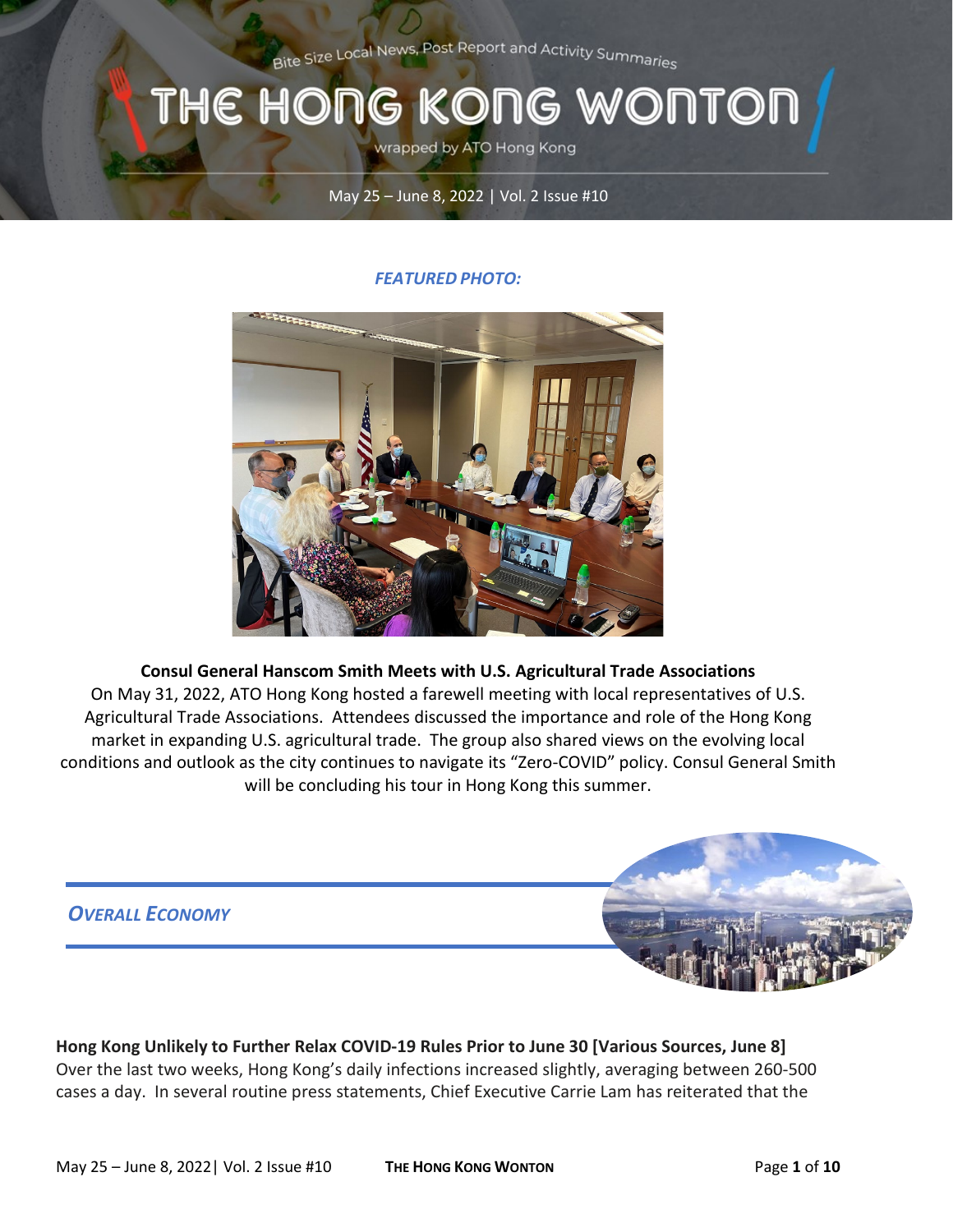government will not be relaxing border control measures at least until she completes her term in office (June 30). Hence, international travelers remain subject to a seven-day quarantine at governmentdesignated hotels. **ATO Notes:** U.S. travelers should note that as of June 8, the U.S. Department of State's still maintains a [Travel Advisory for Hong Kong -](https://travel.state.gov/content/travel/en/international-travel/International-Travel-Country-Information-Pages/HongKong.html) Level 4: Do Not Travel due to arbitrary enforcement of local laws.

### **The Third Phase of Vaccine Pass Begins [\[The Standard,](https://www.thestandard.com.hk/breaking-news/section/4/190698/Restaurants-still-see-many-citizens-%22yum-cha%22-as-third-phase-of-vaccine-pass-kicks-in) May 31, 2022 / [The Standard,](https://www.thestandard.com.hk/section-news/section/11/242269/Yum-cha-hiccups-as-some-elderly-fail-to-update-records) June 1, 2022]**

The Third phase of the vaccine pass scheme started on May 31. Under the scheme, residents aged 12 and above who have had two vaccinations in the last six months will need a booster shot before dining in restaurants and entering other premises including schools, cinemas, and malls. Restaurants called on the government to enhance the promotion of the third phase of the vaccine pass after many elderly customers forgot to update their records on the "LeaveHomeSafe" app. Leung Chun-wah, chairman of the Association for Hong Kong Catering Services Management, believes the catering sector will lose 3 to 5 percent of business given that around 600,000 double-vaccinated people still have not received a booster shot. **ATO Notes:** The government has used the vaccine pass scheme to encourage more Hong Kong residents to take the booster shot.

### **Further Lifting of Curbs to be Postponed [\[The Standard,](https://www.thestandard.com.hk/section-news/section/11/242266/Lifting-of-all-curbs-likely-to-be-stalled-by-bar-clusters) June 1, 2022]**

The third and final phase of the easing of COVID-19 curbs was supposed to occur late this month, but Hong Kong Chief Executive Carrie Lam said it is likely that the final phase will be postponed because Hong Kong has seen two bar clusters - involving 59 cases so far - while daily infection numbers have not dropped much over the past month. Licensed Bar and Club Association of Hong Kong charter president, Ben Leung, said businesses at bars are only at 50 to 60 percent of pre-pandemic levels. Since restaurants were allowed to reopen on May 19, bars are still limited to serve four people-pertable and can only operate until 1:59am. Leung hopes authorities can relax the measures next month after the new Chief Executive, John Lee, takes office on July 1. The Hong Kong Institute of Dining Art honorary chairman, Simon Wong, said the delay is understandable due to the new COVID-19 clusters. He added that the industry does not want to see a rebound of cases in the long run. However, he hopes authorities can relax the guest limit for banquets before the peak wedding and festive gatherings' season begins in September. **ATO Notes:** The lifting of all COVID-19 restrictions in June is unlikely. If there is no significant number of new bar clusters and more Hong Kong residents have taken the booster shots, there is a chance that the government will announce further relaxations in the summer.

### **Airlines Lobby for Reducing Travel Restrictions [\[The Standard,](https://www.thestandard.com.hk/section-news/section/11/242316/Airline-lobby-hoping-three-day-quarantine-period-takes-off) June 2, 2022]**

A lobby group representing all airlines flying to and from Hong Kong is pushing the administration to limit the hotel quarantine period for inbound travelers to three days and eliminate the request for preflight COVID-19 tests. The Board of Airlines Representatives of Hong Kong has also asked authorities to abolish a rule that suspends flights if these bring a certain number of infected passengers. The push comes as Hong Kong moves to further ease its contentious pandemic border regime, including scaling back the potential infringements that can lead airlines to be punished. From June 1, the city stopped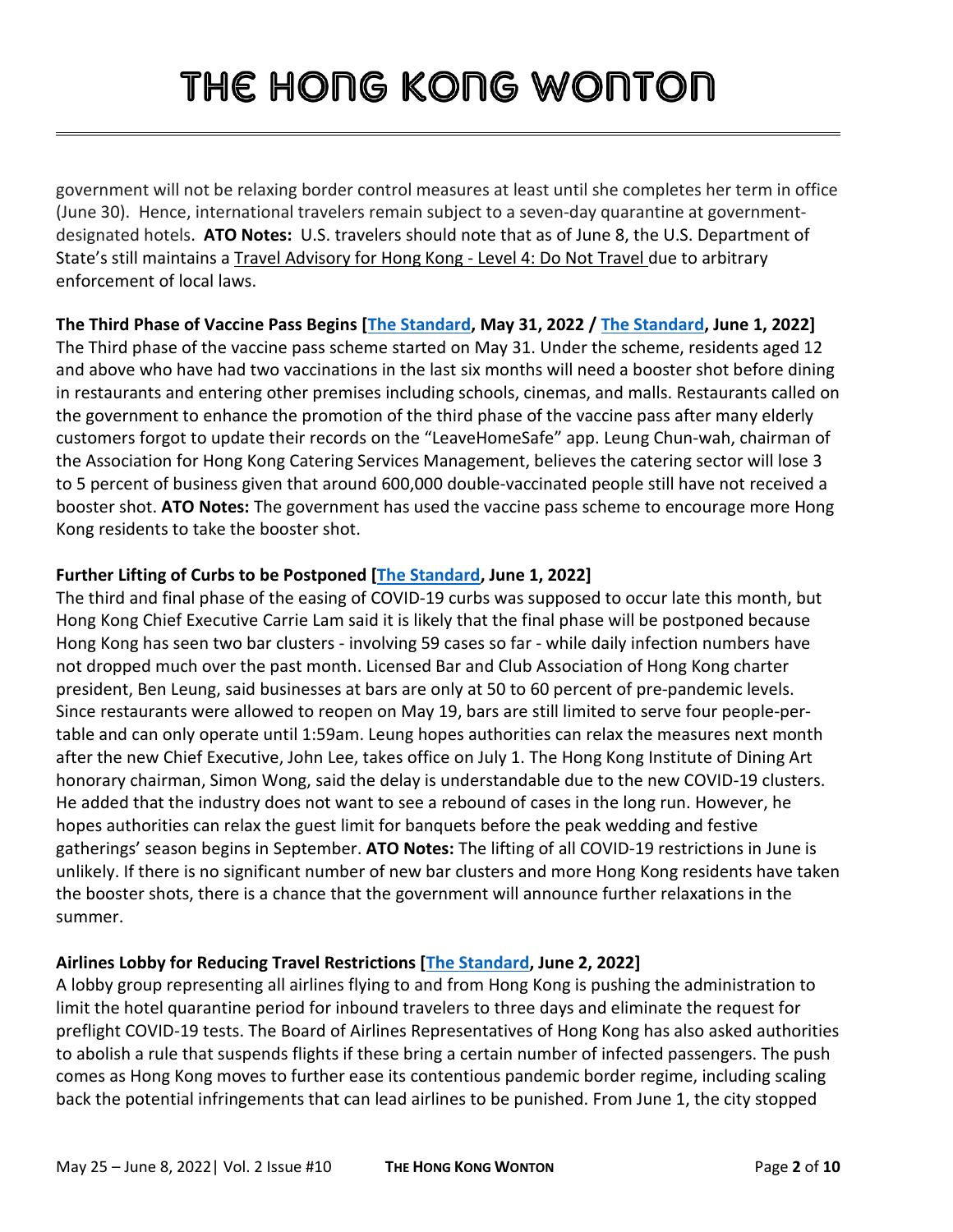banning airlines that fly passengers that do not meet travel requirements if it is a first offense, instead imposing a \$2,564 fine. **ATO Notes:** While the local pandemic situation has stabilized since late April, there have been new cluster cases at bars upon the lifting the COVID-19 restrictions. Therefore, it is expected that the government will take a step-by-step approach in further reducing restrictions. If the pandemic situation continues to improve, under a new Chief Executive, the government is expected to lift more COVID-19 restrictions, facilitate cross border travels to China and Macau, and finally reduce international travel restrictions later in the year.

### **Hong Kong Remains the World's Most Expensive City [\[The Standard,](https://www.thestandard.com.hk/breaking-news/section/4/190936/Hong-Kong-is-the-world) June 7, 2022]**

According to a March cost-of-living survey conducted by ECA International, for the third consecutive year, Hong Kong continues to be the most expensive location in the world. The survey compared data collected in the March 2021 period using a basket of day-to-day goods and services commonly purchased. Hong Kongers pay for the world most expensive petrol at \$3.04 per liter, up from \$2.71 reported in June last year. In addition, the world's most expensive cooking oil is found in Hong Kong at \$5.83 a liter. The city also pays for the most expensive cup of coffee at \$5.21, a liter of milk at \$4.39, and a kilogram of tomatoes at \$11.5. ECA's Regional Director – Asia, Lee Quane, pointed to the strength of the Hong Kong dollar, which is pegged to the U.S. dollar, as one of the reasons why Hong Kong is one of the most expensive locations worldwide. **ATO Notes:** Hong Kong is a net food importer, and its economy is interrelated with other major economies. The global supply chain disruptions over the past few years have also contributed to the high costs of living in the city. However, quality products (food included) that are less price elastic are expected to fare better in Hong Kong.

### **Macau Gaming Revenues Plunged [\[The Standard,](https://www.thestandard.com.hk/breaking-news/section/3/190757/Macau) June 1, 2022]**

Plunging casino revenues in Macau, the world's largest gambling hub, are taking a heavy toll on the wider economy, forcing hundreds of businesses to close and pushing unemployment to its highest level since 2009. On June 1, the former Portuguese colony posted one of its worst monthly gambling revenues since September 2020. The Chinese special administrative region is the only place in the country where it is legal to gamble in casinos. Heavily reliant on casino taxes, which account for more than 80 percent of government revenue, Macau has had little success in diversifying its economy. Macau's dependence on gambling has come to light since the start of the pandemic, with visitation rates in the first quarter dropping more than 80 percent compared to the same period in 2019. More than 90 percent of visitors to Macau typically come from mainland China, which continues to pursue a "zero-COVID" policy. In May 2022, gambling revenue dropped 68 percent year-on-year to \$400 million. While revenue grew 25 percent compared to April, it remains far off the \$3.15 billion reached in May 2019. **ATO Notes:** For the first quarter of the year, Macau's economy shrank 8.9 percent year-on-year [**[The Macao News](https://macaonews.org/economy/macao-gdp-suffers-serious-drop-contracting-by-8-9/)**, May 30, 2022]. Moreover, the unemployment rate for Macau residents has risen to 4.5 percent, up from 1.8 percent in 2019. If the pandemic situation in mainland China and Hong Kong improves, Macau could relax its travel restrictions in the third and fourth quarters of the year. This would bring back much needed businesses to Macau's gaming and tourism industries.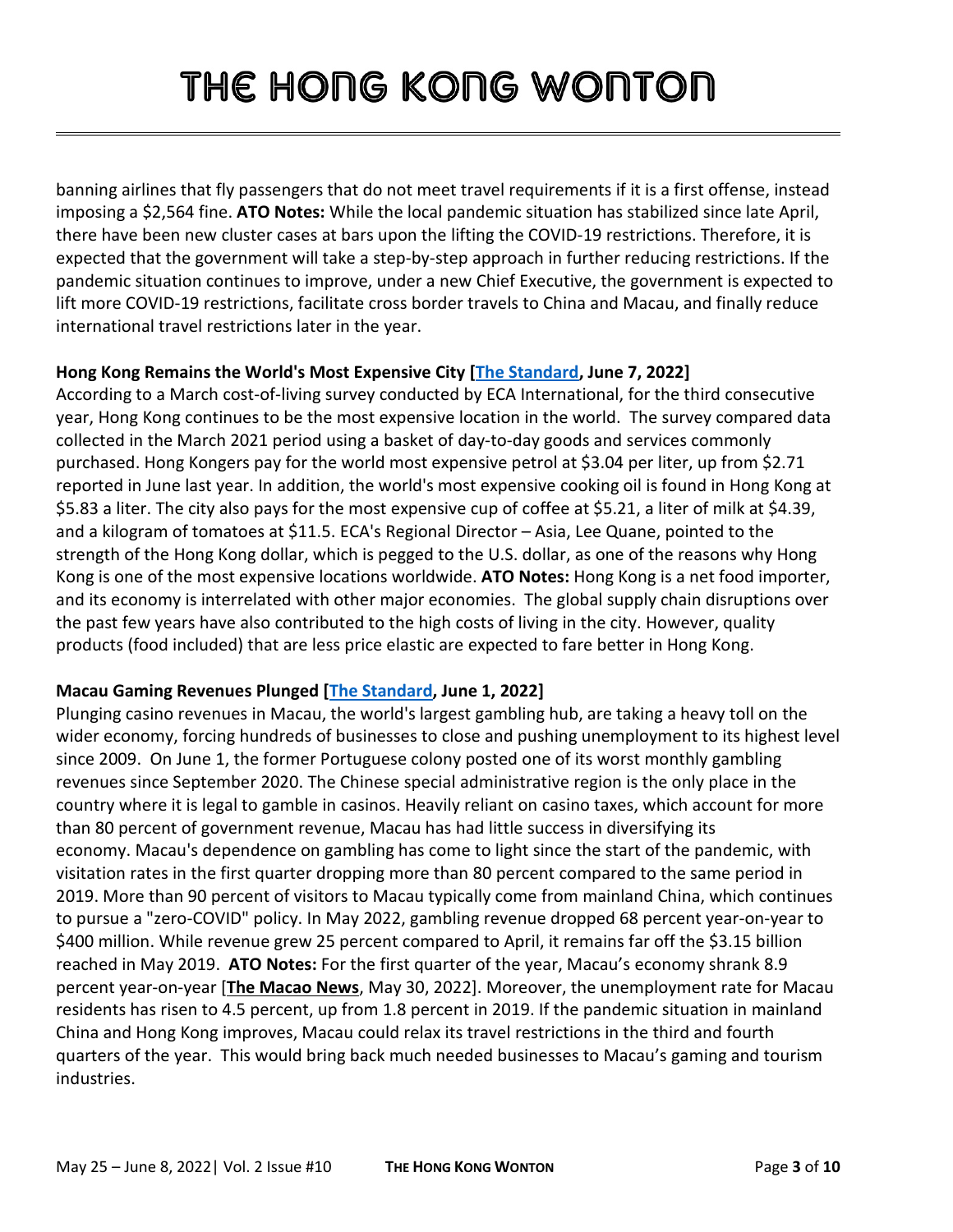#### **Macau Explores Shorter Quarantines [\[The Standard,](https://www.thestandard.com.hk/section-news/section/4/242389/Macau-banks-on-shorter-quarantines-as-summer-nears) June 7, 2022]**

Currently, travelers to Macau from Hong Kong and Taiwan - are required to undergo 14 days of hotel quarantine followed by seven days of home isolation. Macau has been exploring the feasibility of a shorter quarantine period for some time, Chief Executive, Ho Iat-seng, added that it has already implemented a pilot scheme that allows travelers hailing from four mainland cities to enjoy a sevenday hotel quarantine period. However, when asked whether quarantine-free travel will resume between Hong Kong and Macau, Ho said he had not heard of such a possible arrangement before and noted it is not a decision he can make alone. **ATO Notes:** It is expected that upon taking office on July 1, the new Hong Kong Chief Executive, John Lee, will explore arrangements to ease cross border travels between Hong Kong and Macau, and between Hong Kong and mainland China.

### *HOTELS, RESTAURANTS AND INSTITUTIONS*



### **Local Fast Food Chain Expects Sharp Profit Decline [\[The Standard,](https://www.thestandard.com.hk/section-news/section/2/241995/Dining-firm-warns-of-plunge-in-earnings) May 25, 2022]**

Local fast-food operator, Fairwood, expects to record a 70 percent decline in net profit for the year ending in March 31. The fifth wave of COVID-19 brought unprecedented challenges in the last quarter of its fiscal year, with stringent social distancing policies, suspension of restaurants' business due to infections in front line staff and negative market sentiment adversely impacting its revenue and profit. **ATO Notes:** Fairwood is one of the large local fast-food chains with over 140 outlets. The chain's significant drop in profit is an example of the adverse impact of COVID-19 on the Hong Kong food service sector. As the pandemic situation became more stable since April and the government has relaxed COVID-19 rules, business in the food service sector is expected to pick up from the second quarter onwards.

### **Hong Kong Company Launches Charity Food Sale [\[The Standard,](https://www.thestandard.com.hk/breaking-news/section/4/190687/New-World-launches-%22Show-me-your-love-rice%E2%80%9D-charity-sale) May 30, 2022]**

Local company New World Development which initiated the "Share for Good" donation platform is launching the "Show me your love rice" charity sale and inviting the public to support seven local restaurants by purchasing and donating meal vouchers for those in need. Since the fifth wave of COVID-19, the income and livelihood of the underprivileged have been directly affected. Starting at the end of May and lasting one month, seven restaurants across Hong Kong will join the charity sale. Six of these establishments have been distributing free meals to the underprivileged. Interested donors may visit any one of those restaurants and purchase a meal voucher to support the needy. Each voucher is priced between \$3.8 and \$7.7, equivalent to one boxed meal. **ATO Notes:** Supermarkets have frozen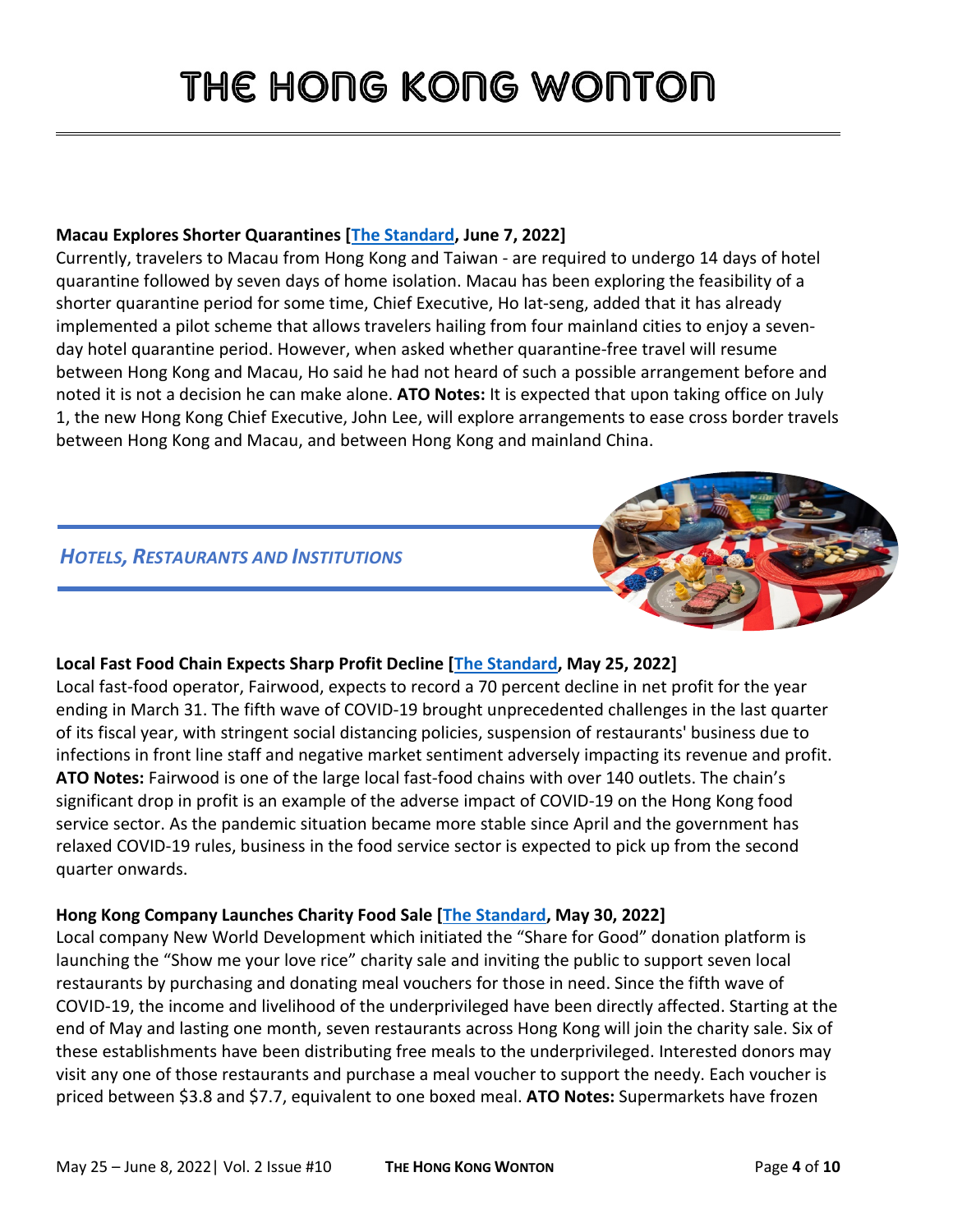the prices for some of their products and fast-food chains have distributed food coupons to lowincome families. During the difficult time of the pandemic, Hong Kong companies continue to help one another and especially the underprivileged.

**Shopper's Boulevard Applies to Change its Status to a Food & Beverage Hub [\[The Standard,](https://www.thestandard.com.hk/section-news/section/11/242264/Landlords-seek-to-turn-struggling-Park-Lane-shopping-strip-into-F&B-hub) June 1, 2022]** Hit by the lackluster retail market, some owners of properties on the popular tourist area Park Lane Shopper's Boulevard in Tsim Sha Tsui want to turn it into a food and beverage hub. In recent years, Tsim Sha Tsui, along with other parts of Hong Kong, has experienced a sharp decline in tourist shoppers, leading to store closures. Raiky Wong, director of one of the largest local property agencies, noted that shops on the boulevard are at present selling mainly apparel, electrical appliances and jewelry among other product lines. Wong noted that the retail industry has been affected by factors such as COVID-19 and the decline in international visitors. This has reduced the willingness of tenants to take on new leases or for new ones to move in, so many shops have been left empty. Wong believes that if half of the space on the boulevard can be used for restaurants then the diversity of tenants could increase customer flow. **ATO Notes:** Prior to COVID-19, Hong Kong used to receive more than 55 million tourists annually. While restrictions on international travel are expected to stay in place at least in the next few months, the shopping boulevard's application is seeking to diversify and capitalize on the slowly recovering local food service sector.

### **Tourism Board Rolls Out Half-Priced Dining Vouchers [\[The Standard,](https://www.thestandard.com.hk/breaking-news/section/4/190760/(Central-Station)-Tourism-Board-rolls-out-20,000-sets-of-half-priced-dining-vouchers) June 1, 2022]**

From June 2 to July 13, the Hong Kong Tourism Board (HKTB) will roll out 20,000 sets of half-priced cash vouchers for sale covering more than 800 outlets from 160 merchants. In addition to established restaurant chains, the offers come from classy diners and tucked-away bistros with a wide variety of cuisines. To streamline the gourmet journey, HKTB partnered with popular local online dining portal "OpenRice" to allow the public to choose easily from a wide range of restaurants and purchase cash vouchers worth \$25.6 or \$51.3 at half price. **ATO Notes:** Hong Kong's pandemic situation has stabilized since late April. Following the relaxation of COVID-19 curbs, HKTB's half-priced dining vouchers are set to encourage more Hong Kong residents to spend and dine at restaurants and enhance the recovery of the hard-hit local food service sector.

### **Surge in COVID-19 Clusters Hits Bars [\[The Standard,](https://www.thestandard.com.hk/section-news/section/4/242345/surge-in-cases-as-clusters-hit-bars) June 6, 2022]**

On June 5, Hong Kong recorded 515 new COVID-19 infections - the highest level since late April, as four clusters in the bars in the Central business district continued to grow. Former health secretary, Ko Wing-man, said the recent rebound in infections was caused by the relaxation of social distancing measures. "Hong Kong did not try to achieve zero infection at the peak of the fifth wave and there were at least dozens of transmission chains in the community. The pandemic situation will definitely rebound after relaxing the social distancing measures," Ko said. The Food and Health Bureau has also called on people not to lower their guard although various COVID-19 monitoring indicators show the city's outbreaks remain stable. **ATO Notes:** The surge in COVID-19 cases, especially with bars clusters has alarmed some Hong Kongers. Should the number of COVID-19 cases grow or remain high, this will discourage the government to further relax COVID-19 curbs particularly for the bar industry.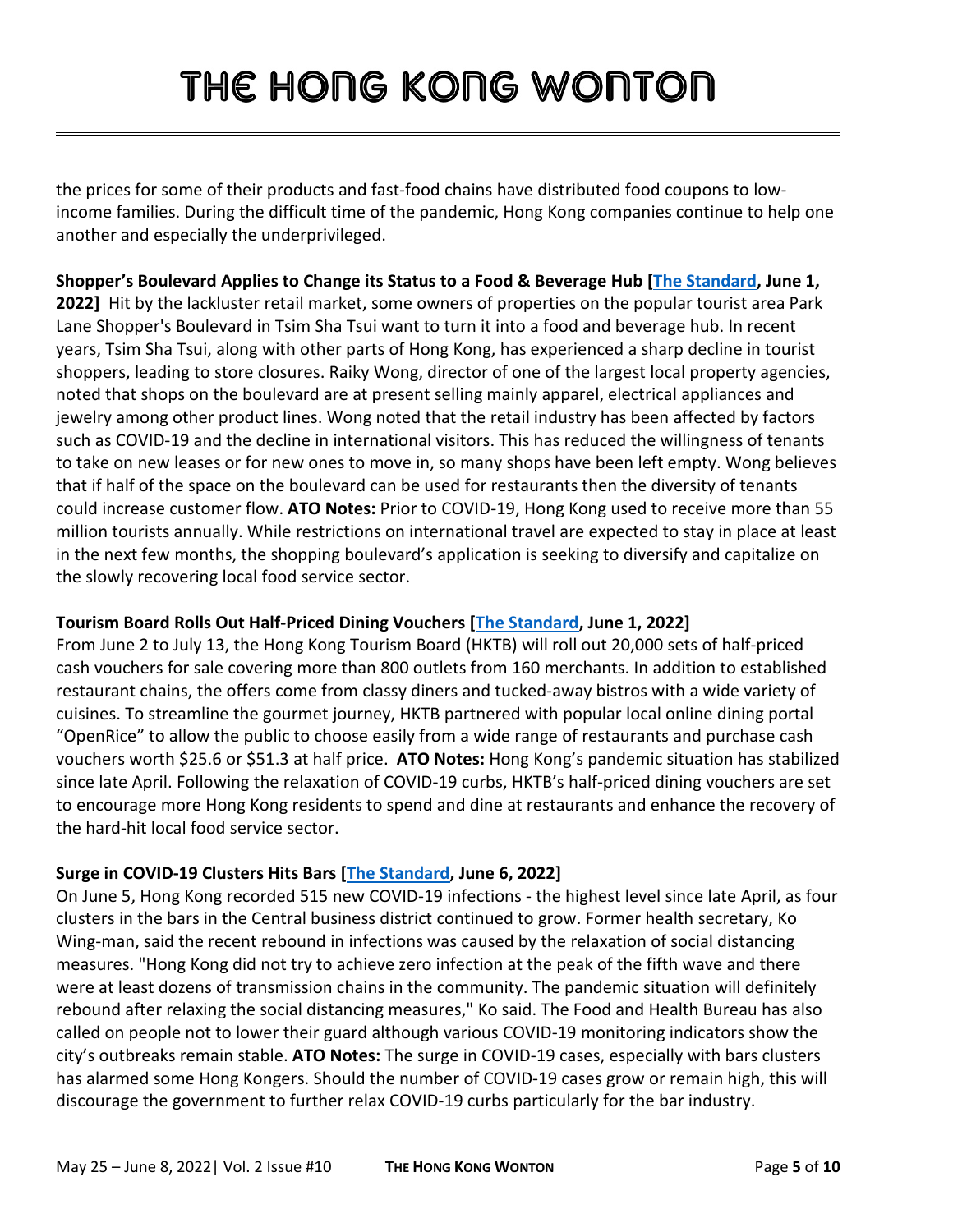### **New Food Hall Features AI-generated "Food Playlist" and Sustainable Ingredients [\[Foodie,](https://www.afoodieworld.com/jenni-lien/first-look-kin-food-halls) June 3, 2022; [Timeout,](https://www.timeout.com/hong-kong/restaurants/kin-food-halls) May 5, 2022; [Yahoo News,](https://hk.news.yahoo.com/%E9%B0%82%E9%AD%9A%E6%B6%8C-%E5%8D%88%E9%A4%90-%E5%A4%AA%E5%8F%A4%E5%9D%8A-kinfoodhalls-%E7%92%B0%E4%BF%9D-%E4%BA%BA%E5%B7%A5%E6%99%BA%E8%83%BD-223027301.html) May 12, 2022]**

Newly opened food hall, KIN, features technology, sustainability and over 200 dishes from about 40 famous restaurants throughout Asia including creations ranging from Michelin-starred chefs like Richard Ekkebus to popular Thailand-based comfort-food chain EASY! Buddy. Diners may download the KIN app and enjoy an AI-generated "food playlist" suggesting menu items tailored to diners' preferences. KIN focuses on high-quality ingredients sourced from responsible farms and more than 25 percent of KIN's furniture was built from repurposed materials, including tables made from soy sauce dregs and crab shells, and benches made from old circuit boards. There is also a bar serving local craft beer, natural wine, sake and cocktails. The operator hosts pop-up events with guest chefs and will rotate menu offerings to keep the dining experience vibrant**. ATO Notes:** The pandemic has not lowered overall expectation of Hong Kong diners for high-quality and sustainable foods. Demand for high-quality fast casual food offerings is coming back as in-person office work and business meetings resume. The setup of the phone app and options for dine-in and delivery will allow operators the flexibility to adapt to different social distancing requirements.

### **Kitchen of Jumbo Floating Restaurant Sinks after Announcing Exit from Hong Kong [\[Coconuts Hong](https://coconuts.co/hongkong/food-drink/kitchen-of-jumbo-floating-restaurant-sinks-after-announcement-about-exit-from-hong-kong/)  [Kong,](https://coconuts.co/hongkong/food-drink/kitchen-of-jumbo-floating-restaurant-sinks-after-announcement-about-exit-from-hong-kong/) June 1, 2022; [Marketing Interactive,](https://www.marketing-interactive.com/sinking-of-jumbo-floating-restaurant-icon) June 1, 2022]**

Jumbo's parent company, Aberdeen Restaurant Enterprises, announced on May 30 that the restaurant would leave Hong Kong in June after it failed to find an operator and a dry dock in Hong Kong to carry out a large-scale inspection and maintenance. The landmark restaurant is also facing huge financial losses. The company said it would look for a suitable parking space out of Hong Kong to lower costs while it waits for a new operator. The news was met with an outpouring of sadness on social media, with many netizens lamenting the imminent departure of the Southern District icon. On May 31 at the mid-night, the kitchen of Jumbo Floating Restaurant sank partially due to water leaks in the restaurant's adjacent kitchen boat. **ATO Notes:** The Jumbo Floating Restaurant was a popular sightseeing spot for tourists and has been visited by many international celebrities. While many locals regard the restaurants as touristy and pricy, it remains a collective memory for many Hong Kongers. Some legislators have urged the government to help preserve the restaurant while others believe it involves complications that go far beyond preservation [\(The Standard,](https://www.thestandard.com.hk/section-news/section/17/242241/Jumbo-problem-looks-too-big-to-solve) June 1, 2022).

### **Local Tours and Dining at a Bargain [\[The Standard,](https://www.thestandard.com.hk/section-news/section/4/242427/Disney,-dining,-desserts-at-a-bargain-as-107-tours-go-live) June 8, 2022]**

By paying fees between \$10-\$26 Hong Kong residents will be offered the chance to visit Disneyland, EcoPark or join milk tea and dessert workshops under the Tourism Board's "Hong Kong Summer Treats" campaign which starts on June 8. In order to be eligible, applicants must spend a minimum of \$103 on local dining or retail businesses on or after December 10, 2021. One of the tours gives participants the chance to make milk tea and ride in an open-top bus for \$13. It also features a visit to the Sky100 observation deck for a 360-degree vista of the city. The tour ends with lunch at a Beijing restaurant. Another tour takes participants to two of Hong Kong's popular tourist attractions - Disneyland and the West Kowloon Cultural District. Boasting a cost of \$24, participants are guaranteed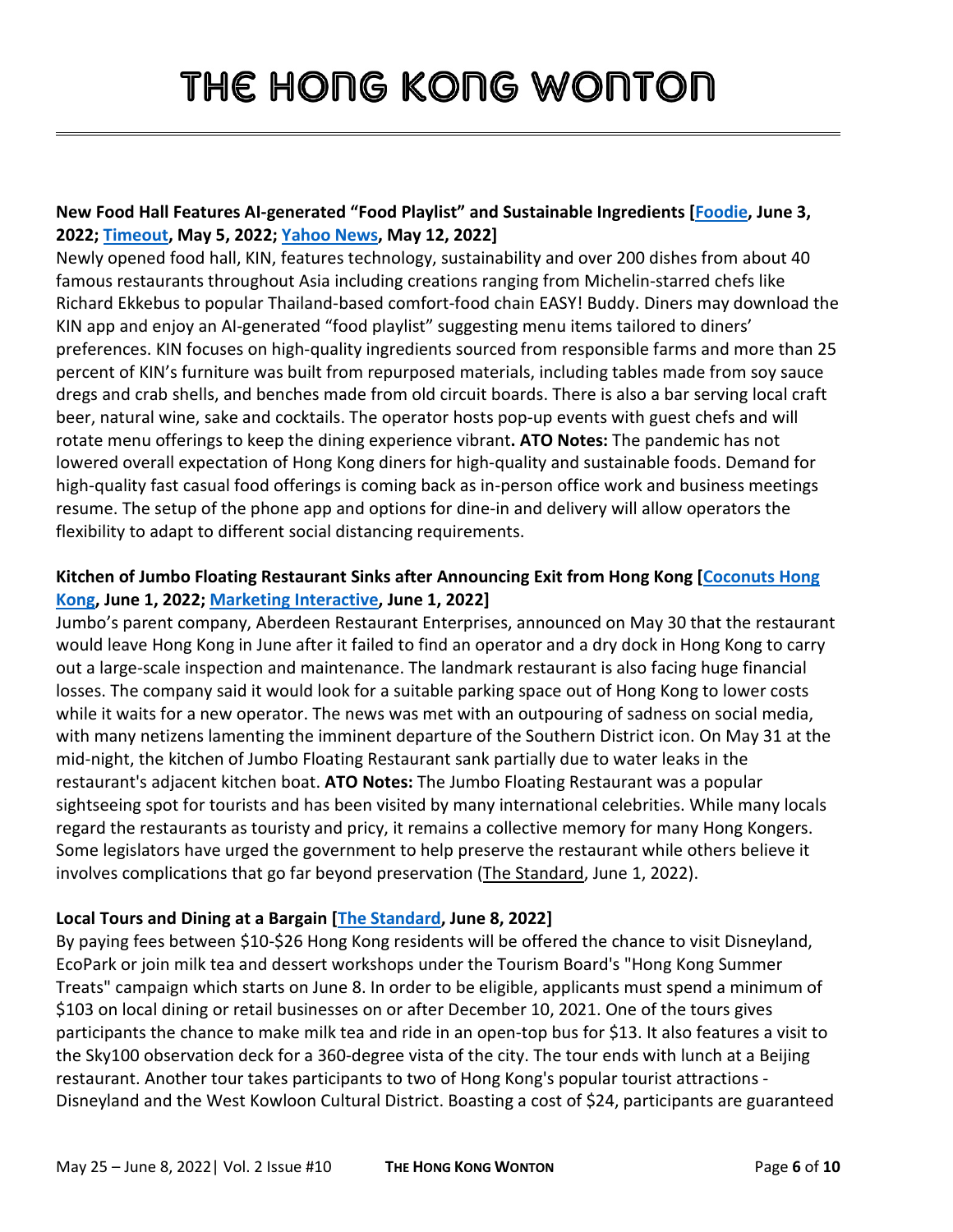a significant discount as a single-day pass for Disneyland is currently priced at \$82. The most expensive tour charges participants \$26 for a visit to the Organic EcoPark. **ATO Notes:** The discounted tours and dining aim at stimulating tourism among Hong Kong residents, as international travel remains restricted. While these programs can provide a lifeline to struggling restaurants and tourist attractions, the long-term survival of the food service sector and tourism sector depends on the re-opening of the border.

#### **Macau's Sands Shopping Carnival Returns for Third Consecutive Year [\[The Macau News,](https://macaonews.org/business/sands-shopping-carnival-returns-for-third-consecutive-year-with-580-booths/) June 1, 2022]**

The 2022 Sands Shopping Carnival will be held at The Venetian Macao's Cotai Expo from July 21-24 with more than 580 booths. The annual event was first held in 2020, aiming to provide a free business platform for local small-to-medium enterprises (SMEs) and Sands retailers amid the COVID-19 pandemic. The first two events have attracted more than 210,000 visitors combined. Exhibitors can [register for a free booth](https://1ticks.com/event/ssc2022-SME-application?lang=en) at the carnival via the event's online exhibitor registration portal before 6 pm on June 4. The event will include an international-cuisine food court, lucky draws, children's activities and games, as well as the new Healthy Lifestyle and Sport Accessories areas. In addition, there will be a Karaoke King Singing Competition, Little Master Chef Workshop and the new Street Dance Competition. **ATO Notes:** Travel to Macau has been restricted under COVID-19 and has negatively impacted Macau's economy. The Carnival is a joint venture between the Macau government and the local business community to help alleviate the negative impact of the pandemic.



### **April Retail Sales Bounce Back to Beat Estimates [\[The Standard,](https://www.thestandard.com.hk/section-news/section/2/242279/April-retail-sales-bounce-back-to-beat-estimates) June 2, 2022]**

*RETAIL*

Hong Kong's retail sales rebounded in April, lifting the sector out of a contraction stemming from hammered consumer spending in response to strict COVID-19 restrictions earlier this year. According to a June 1 statement by the Census and Statistics Department, the value of retail sales rose 11.7 percent in April compared to last year aided by improvements in local pandemic conditions and the disbursement of the first batch of consumption vouchers. April sales were far better than the estimated 7.9 percent decline expected by economists in a Bloomberg survey. These were also better than the 13.8 percent plunge in March sales when COVID-19 cases in the city ballooned and the government curbed business and social activities. In addition, the value of April sales in supermarkets increased by 5.8 percent and sales of electrical goods and other consumer durable products jumped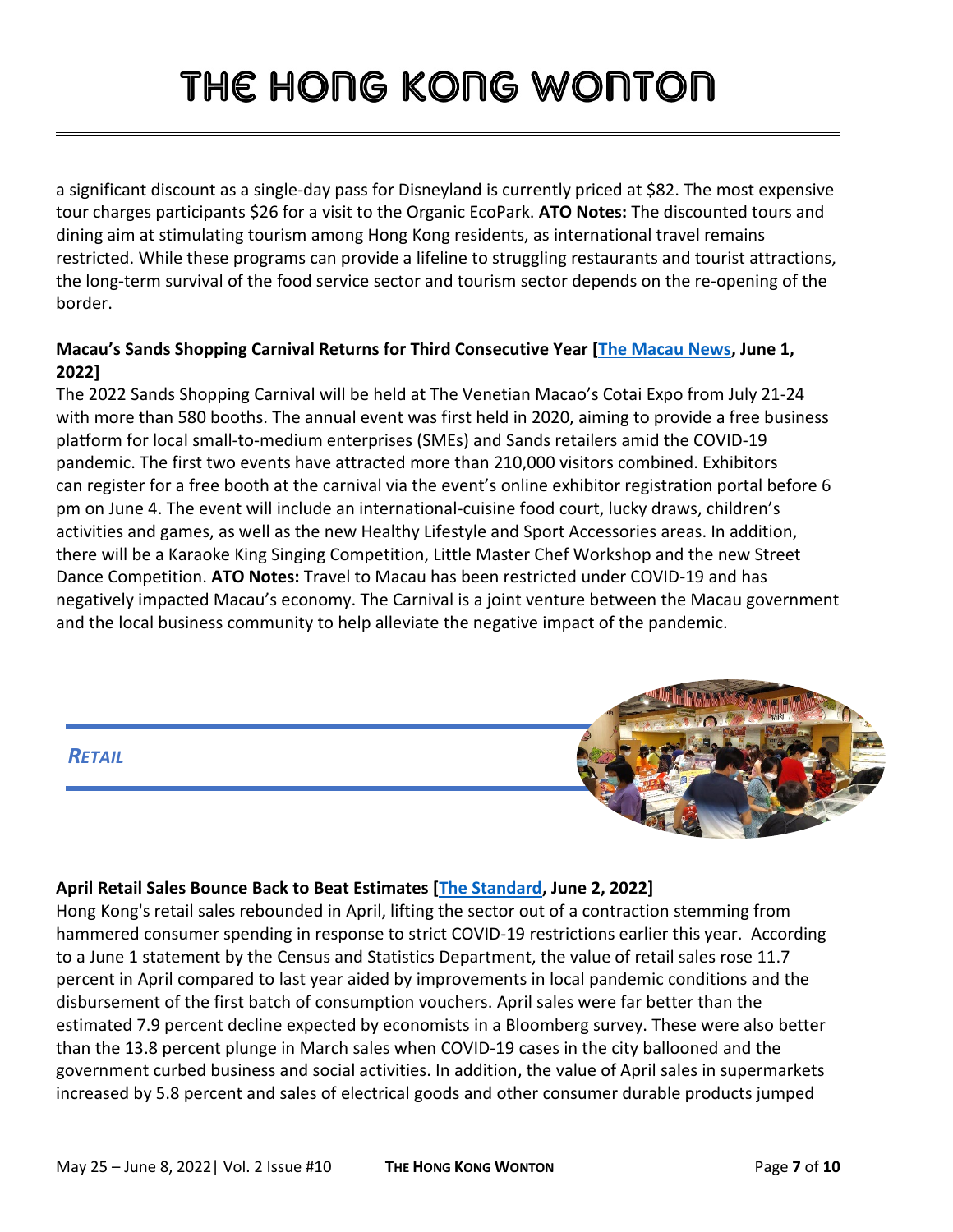40.9 percent. **ATO Notes:** April marked the start of the government's efforts to lift restrictions on social interactions. Dining hours at restaurants were extended and gyms and beauty salons were allowed to reopen. The government also started handing out consumption vouchers, which in the past has helped boost retail sales figures. There are some signs that consumer activity continued to rebound in May.

### **Shopping Malls Fared Well During The Dragon Boat Festival [\[The Standard,](https://www.thestandard.com.hk/section-news/section/2/242326/Sino) June 6, 2022]**

Local property developer Sino Group said its three major shopping malls recorded a 10 percent yearon-year growth in footfall, and a 15 percent rise in sales over the three-day Dragon Boat Festival weekend. Bella Chhoa, director of asset management of the Group said the malls have seen a hike in visitor flow and turnover during the past long weekend, with retail sales increasing between 10 to 15 percent and Chinese restaurants sales increasing 20 percent. Although the third phase of the vaccine pass went into effect on May 31, restaurant operators have reported an improvement in sales. Some restaurant tenants said that since the dine-in limit on the number of diners per table was relaxed to eight their sales have jumped significantly. **ATO Notes**: Another local property developer Wharf said its shopping malls saw a five percent year-on-year increase in footfall in May, with footfall and parking lot utilization returning to levels seen prior to the fifth wave of the COVID-19 outbreak in late January. These statistics show Hong Kong residents' high propensity to spend. If the pandemic situation continues to improve, more local residents will go shopping and dining at restaurants, to enjoy themselves and boost the economy.

### **Local Snack Chain Closes [\[The Standard,](https://www.thestandard.com.hk/breaking-news/section/4/190908/Empty-shelves-and-inactive-website-sparks-rumors-of-Aji-Ichiban-shutdown) June 6, 2022 / [The Standard,](https://www.thestandard.com.hk/section-news/section/4/242428/Snack-chain-feels-border-bite-after-29-year-reign) June 8, 2022]**

On June 7, Snack chain, Aji Ichiban, announced it will shut down, citing the lack of tourists during the city's COVID-19 pandemic. According to the chain's spokesman, the chain's branches have been closing one after another due to stringent travel restrictions. However, he added, it is possible the chain will return in the future after borders reopen. Prior to the official announcement, rumors of the chain's closure had been spreading online on June 6 when all its branches were closed, and the shelves emptied. The company's inactive website and telephone number further fueled the speculation. Established in 1993, Aji Ichiban is one of the largest snack food franchises in Hong Kong. Despite having the Japanese alphabet in its name, it is not a Japanese franchise. Aji Ichiban benefited from Individual Visit Scheme visitors (from China) and expanded its business in the 2000s. Aji Ichiban had about 100 shops and over 700 staff in Hong Kong, and more than 150 franchised shops with more than 800 staff covering China, Canada, the Philippines, and the United States, according to its Facebook page. Items sold vary by location and encompass a wide range of flavors from both East Asian, Japanese, and American cuisines, including beef jerky, dried apricots, chocolates, spicy dried fish, fried and shredded squid, shrimp crackers, wasabi peas, etc. **ATO Notes:** The chain already had a challenging time before the pandemic because of keen competition and high rental costs. The restrictions on international travels under COVID-19 aggravated the situation, as their retail sales to tourists were lost. Unlike staple foods, snack foods are not considered daily necessity among local consumers. Some snack stores had broadened their product portfolios to include frozen foods and personal care products to cater their local customers. It is expected that business environment for snack food stores will improve later in the year if the international travel restrictions are relaxed.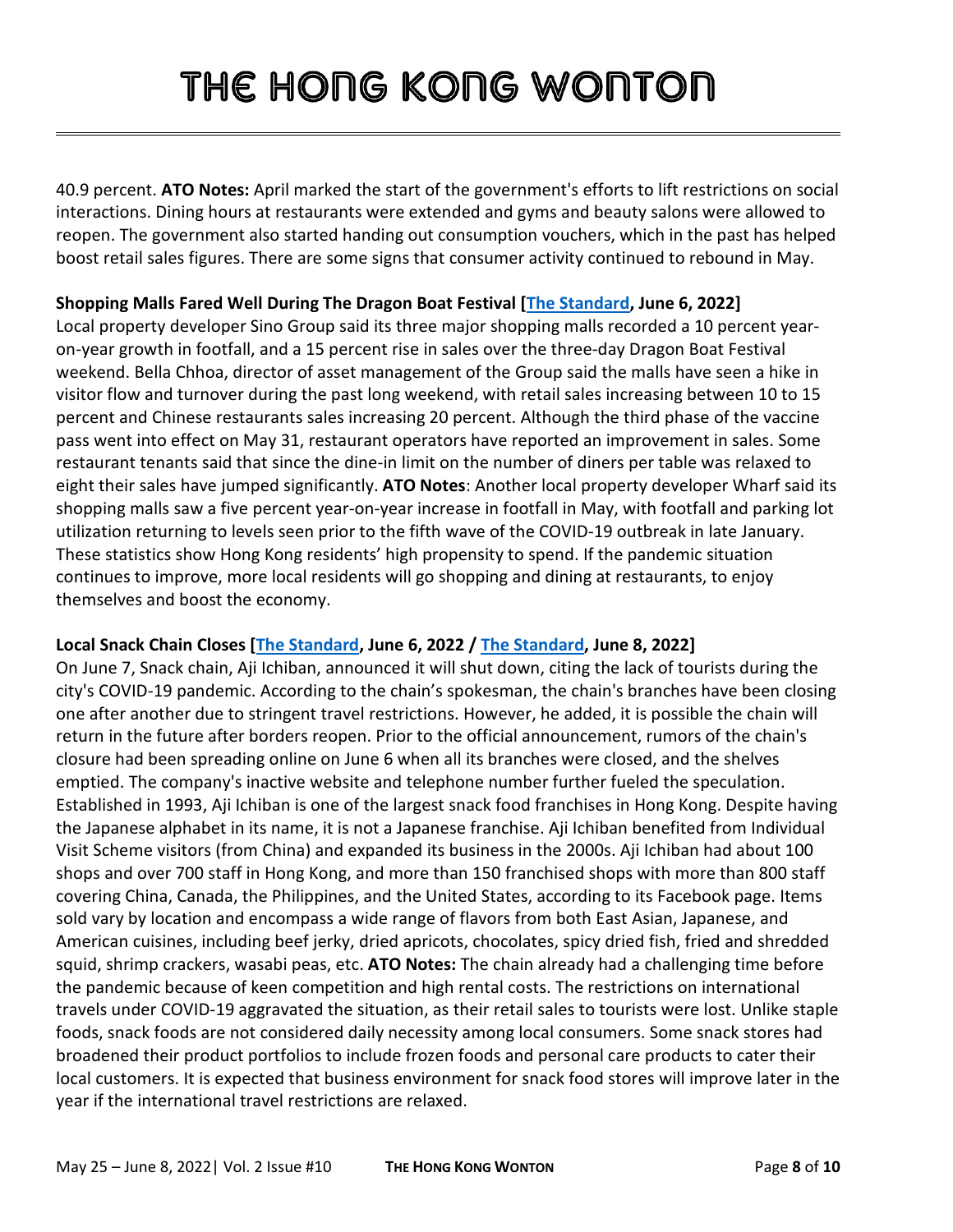### *TRADE*



### **Vinexpo Asia Moves to Singapore for 2023 [\[The Spirits Business,](https://www.thespiritsbusiness.com/2022/05/vinexpo-asia-moves-to-singapore-for-2023/) May 31, 2022]**

Trade show organizer Vinexposium will move Vinexpo Asia to Singapore in 2023 to "capitalize on the strengths" of Vinexpo Hong Kong. Vinexpo Hong Kong was [held in Hong Kong for 20 years until 2018.](https://www.thespiritsbusiness.com/2022/01/vinexposium-cancels-hong-kong-fair/) "Singapore stands out as an obvious choice for serving the interests of the entire Asia-Pacific region and act as a magnet, not only for Chinese clients, but also Australians, South Koreans, Thais, Japanese and Vietnamese, to name a few," said Rodolphe Lameyse, CEO of Vinexposium. Vinexpo Asia intends to play an influential role in the international arena starting in 2023, with attendance of 1,000 to 1,200 exhibitors from across the globe. Vinexpo Asia will focus entirely on wines and spirits and will now become an annual event in the group's portfolio. **ATO Notes:** Hong Kong's restrictive zero-COVID policies have been limiting international travel to Hong Kong and participation at in-person trade shows and business activities. The lack of international participation already canceled Vinexpo in 2020 and 2022, and will continue to impact Hong Kong's status as a trade show hub.

### **ATO Hong Kong Joins AHEC and Regional Chapters of the American Institute of Architects (AIA) to Highlight Sustainable Interior Designs with American Hardwood [May 26, 2022]**

ATO Hong Kong and the American Hardwood Export Council supported a regional AIA's hybrid seminar, virtual and in-person, hosting designers, architects, and end-users of American hardwood products. The speaker, Tom Chung, Principal of Leers Weinzapfel Associates, shared insights on the future use of mass timber for building materials. He added that solid heavy timber such as the Yellow Poplar, which is abundant in the eastern United States, could be a sustainable alternative option to steel and concrete that account for 30-40 percent of air pollution in global building. **ATO Notes:**



Hong Kong is home to many architects and designers who have a background of American education and culture. There are close to 300 AIA members in Hong Kong. In 2021, around 43 percent of the volume of American hardwood lumbers and logs exports went to the East Asian region, valued at \$1.5 billion. \*Masks were briefly removed for the photo-op.